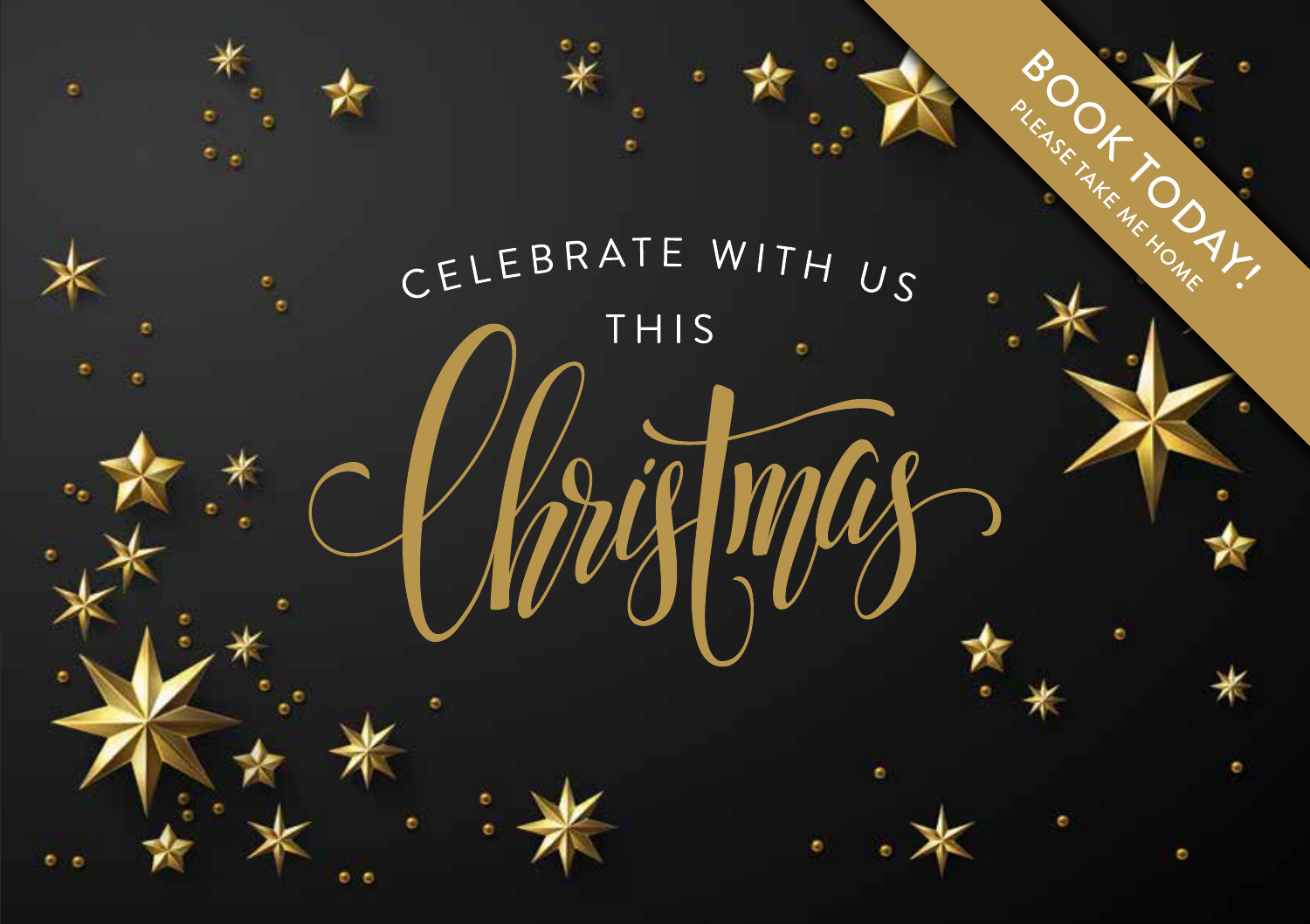# **STARTERS**

Roast Celeriac & Apple Soup v Toasted almond.

Smoked Salmon Pickled cucumber, soda bread.

Festive Menu

Poached Pear v Blue cheese & walnut salad.

Pork & Green Peppercorn Terrine Calvados apple dressing.

## **MAINS**

Traditional Roast Turkey With all the trimmings.

6oz Sirloin Steak Dauphinoise potato, roasted cherry tomatoes, peppercorn sauce.

Butternut Squash, Wild Mushroom & Lentil Wellington v Roasted pepper sauce.

Roast Salmon Fillet Crushed new potatoes, baby spinach, beurre blanc.

# **DESSERTS**

Traditional Christmas Pudding Brandy cream.

Winter Berry Parfait

Dark Chocolate Terrine Honeycomb.

Festive Cheese Plate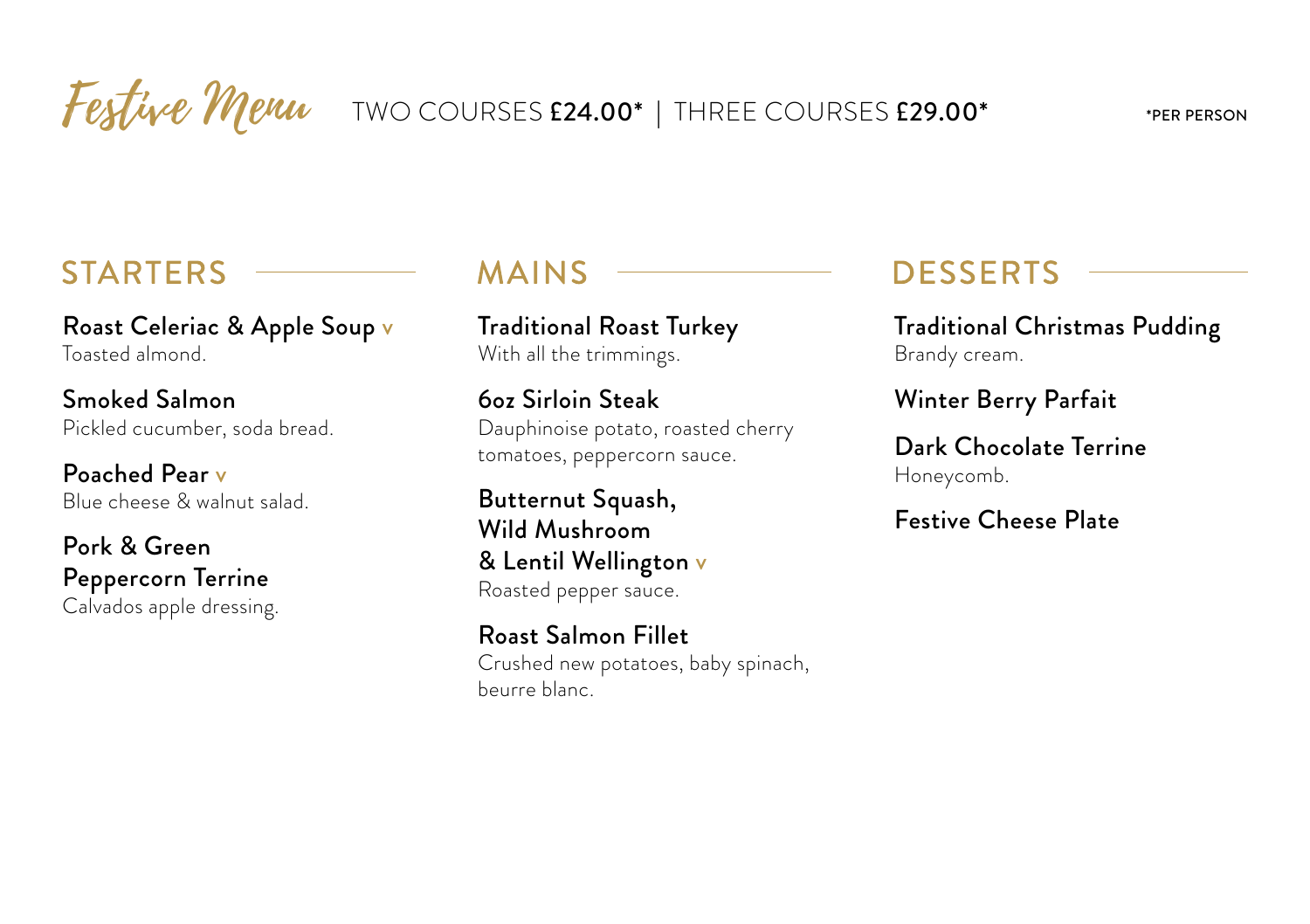| Booking Form                                                                                                                                                                                                                                                                                                                                                                 | PLEASE COMPLETE AND RETURN TO US* | *FOR TERMS, PLEASE SEE OVERLEAF                                                                  |
|------------------------------------------------------------------------------------------------------------------------------------------------------------------------------------------------------------------------------------------------------------------------------------------------------------------------------------------------------------------------------|-----------------------------------|--------------------------------------------------------------------------------------------------|
| NAME:                                                                                                                                                                                                                                                                                                                                                                        | <b>PREFERRED DATE:</b>            | <b>PREFERRED TIME:</b>                                                                           |
| <b>ADDRESS:</b>                                                                                                                                                                                                                                                                                                                                                              | <b>NUMBER OF GUESTS:</b>          |                                                                                                  |
|                                                                                                                                                                                                                                                                                                                                                                              |                                   | Children:                                                                                        |
|                                                                                                                                                                                                                                                                                                                                                                              | <b>MENU CHOICES:</b>              | SOUP<br>PEAR<br>PEAR PEAR<br>TERRINE<br>TERRING MALITON<br>SALMON<br>SALMON<br>SALMON<br>PARFAIT |
|                                                                                                                                                                                                                                                                                                                                                                              |                                   |                                                                                                  |
| <b>CONTACT TEL:</b>                                                                                                                                                                                                                                                                                                                                                          | <b>GUEST NAME</b>                 | <b>MAIN</b><br><b>DESSERT</b><br><b>STARTER</b>                                                  |
| EMAIL:                                                                                                                                                                                                                                                                                                                                                                       |                                   |                                                                                                  |
|                                                                                                                                                                                                                                                                                                                                                                              |                                   |                                                                                                  |
| Bath Ales (part of St Austell Brewery) treats all personal data<br>collected and processed for this booking in accordance with<br>the current Data Protection Policy. Information about how<br>your data is used and the basis for processing your data is<br>provided in the Company's Privacy Policy that can be found at<br>www.staustellbrewery.co.uk/our-privacy-policy |                                   |                                                                                                  |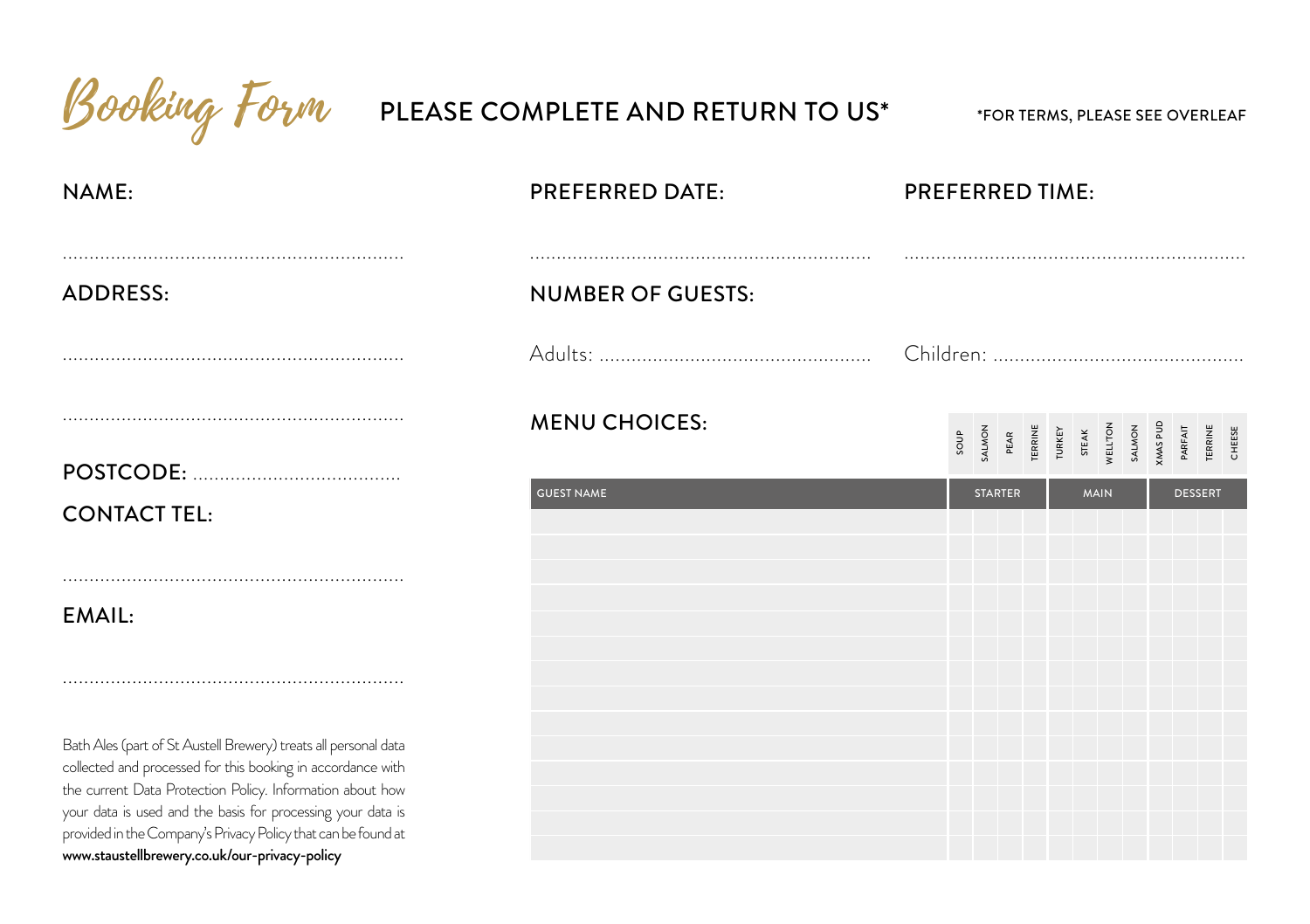#### MAKE THE MOST OF YOUR SEASONAL CELEBRATIONS. Festive Offers



### STAY WITH US THIS CHRISTMAS

With hotels and inns across Devon, Cornwall and in Bristol, why not make the most of your Christmas party and stay the night?

For more details and special offers visit us at www.westcountryinns.co.uk

-



Baby it's cold outside We'd love to see you again

#### £5 OFF WHEN YOU SPEND £25

Visit us during December and you'll receive a voucher for £5 off when you spend £25 or more on food in January and February next year.

If you would like to find out more, please ask a member of the team.

-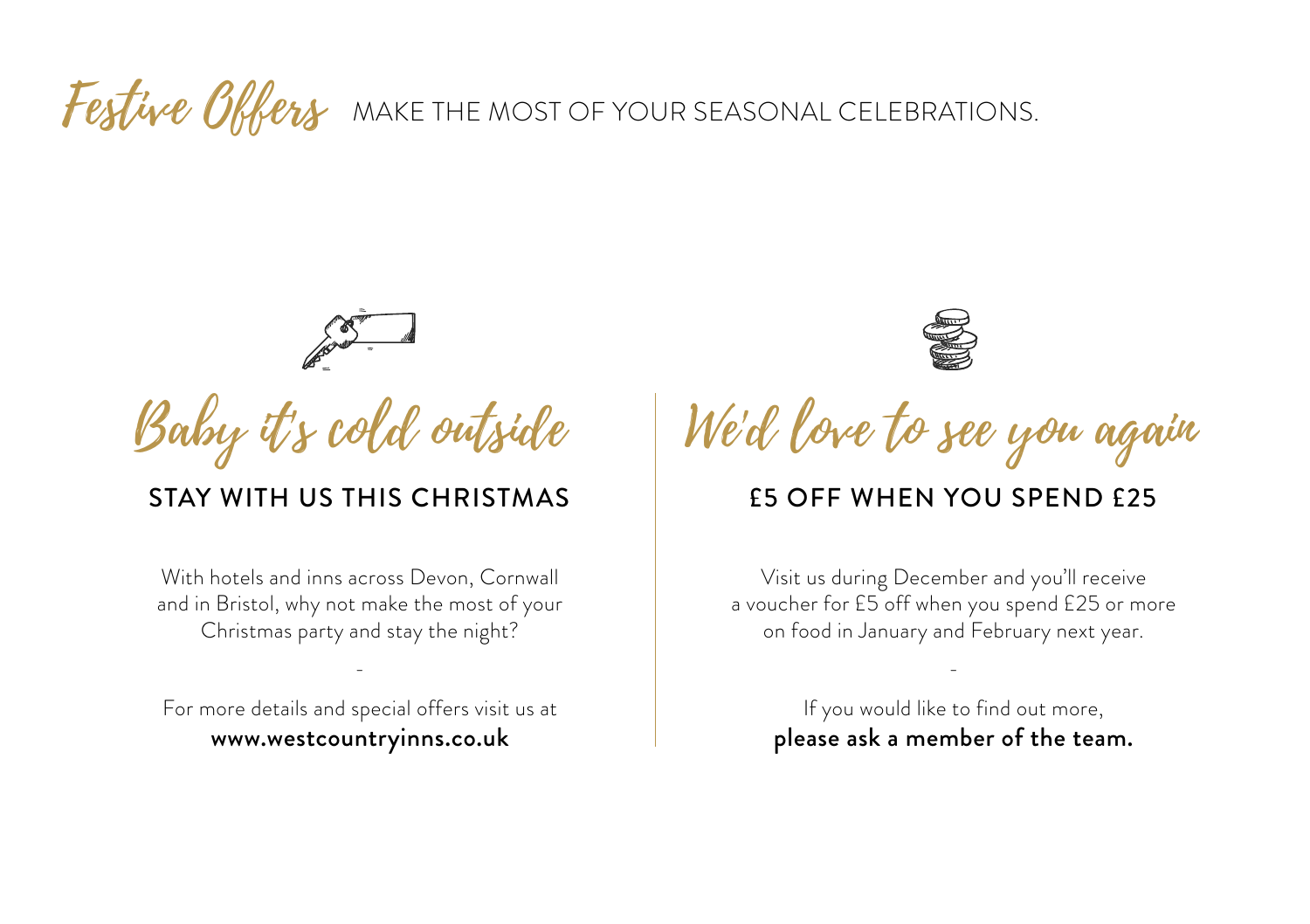Terms & Conditions

To book, please fill out the pre-order booking form overleaf, tear off and return it to us along with a non-refundable deposit of £10 per person. Your booking must be made at least two weeks prior to your party date.

If your preferred date is unavailable, please speak to a member of our team who will be able to assist you with an alternative date, time or other St Austell Brewery or Bath Ales venue.

Our festive menu is available from 30th November 2019 until 2nd January 2020, excluding Christmas Eve, Christmas Day, Boxing Day, New Year's Eve and New Year's Day.

Christmas Day Bookings: Please complete and return your pre-order booking form to us with a non-refundable deposit of £20 per person. Full payment required by 1st December.

All bookings/parties must have a minimum of six guests and be booked by adults aged 18 years or over. Management reserve the right to withdraw this menu at any time.

Guests with Allergies / Dietary Requirements: If you or any guests in your party have any dietary requirements, please let us know at time of booking. Allergen information is available upon request. If any guests have intolerances to specific allergens, please let us know and we will be able to say which of our dishes are safe to eat.

v - vegetarian | vo - vegetarian option available vg - vegan | vgo - vegan option available gf - gluten free | gfo - gluten free option available